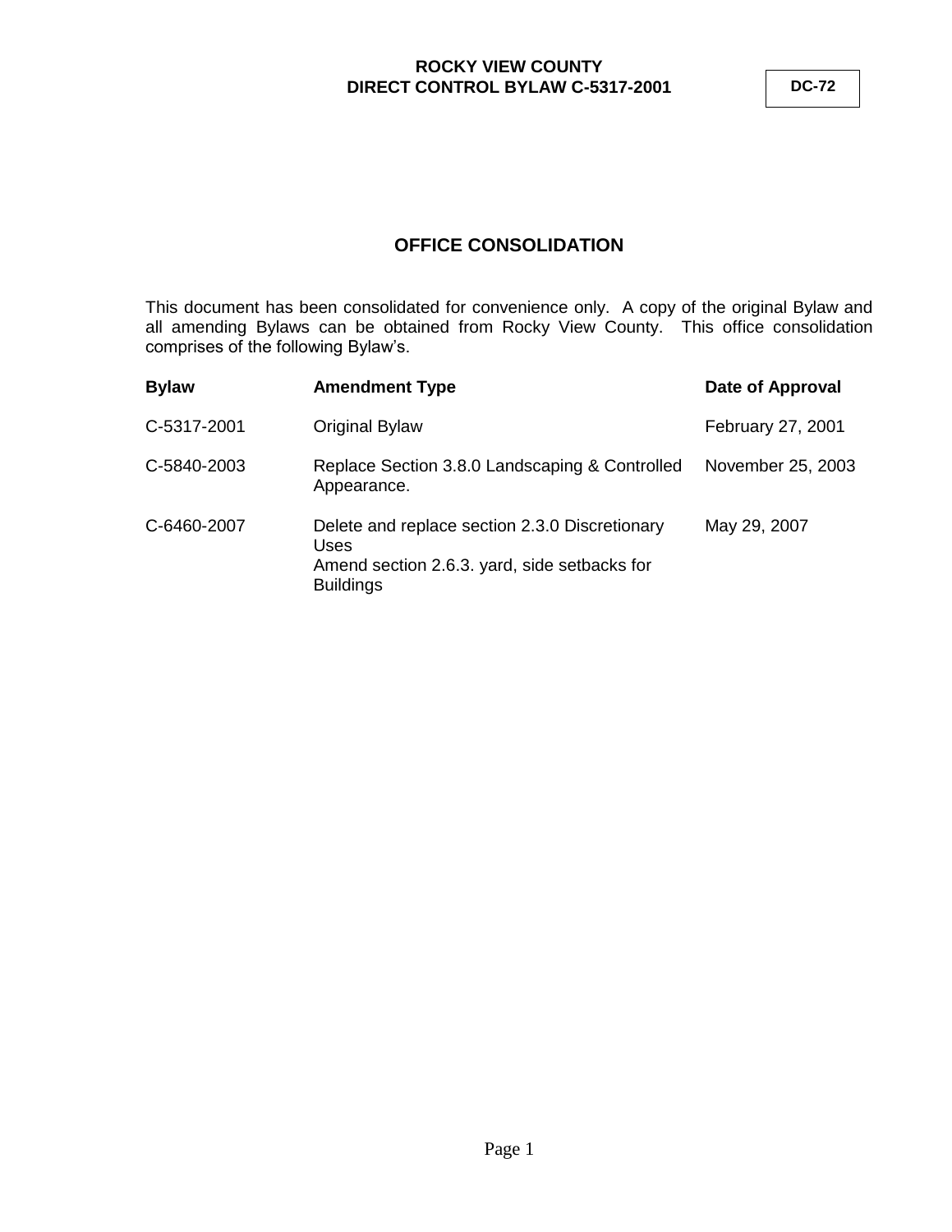# **DIRECT CONTROL BYLAW REGULATIONS**

That the special regulations of the Direct Control District (DC) comprise

- 1.0.0 General Regulations
- 2.0.0 Land Use Regulations
- 3.0.0 Development Regulations
- 4.0.0 Definitions
- 5.0.0 Implementation

### **1.0.0 GENERAL REGULATIONS**

- 1.1.0 For the purposes of this Bylaw, the boundaries and description of the Lands shall be more or less as indicated in Schedule "A" attached hereto and forming part hereof, except as otherwise approved by Council.
- 1.2.0 That the Development Authority shall be responsible for the issuance of Development Permit(s) for the lands subject to this Bylaw.

### **2.0.0 LAND USE REGULATIONS**

2.1.0 Purpose and Intent

The purpose of this District is to provide for a range of business and associated uses that are compatible with each other and do not adversely affect the surrounding land uses.

- 2.2.0 Permitted Uses
	- 2.2.1 Agriculture, General
- 2.3.0 Discretionary Uses
	- 2.3.1 Automotive, Equipment and Vehicle Services
	- 2.3.2 Agricultural Processing
	- 2.3.3 Agricultural Support Services
	- 2.3.4 Accessory Buildings, less than 1500 square metres
	- 2.3.5 Amusement and Entertainment Services
	- 2.3.6 Market Gardens
	- 2.3.7 General Industry Type I
	- 2.3.8 Manufacturing, Fabrication, Assembly, and Production of Trusses, Wooden I-beams and Other Building Products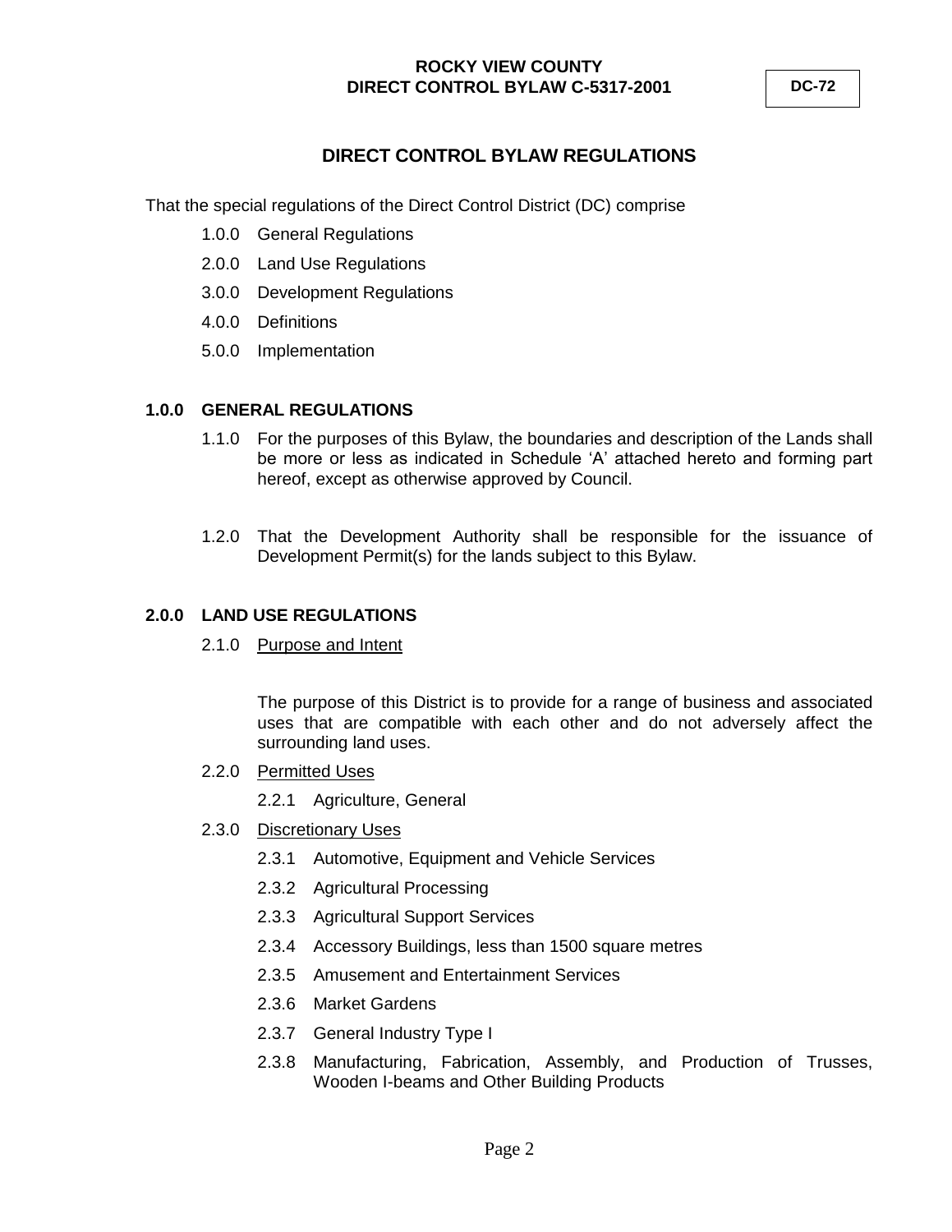**DC-72**

- 2.3.9 Outdoor Storage Areas, ancillary to 2.3.8
- 2.3.10 Signs
- 2.3.11 Fences
- 2.4.0 General Land Use Regulations
	- 2.4.1 Parts One, Two and Three of land Use Bylaw C-4841-97 are applicable unless otherwise stated in this bylaw.
	- 2.4.2 The Development Authority shall consider and decide on applications for Development Permits for those uses which are listed as "Permitted Uses" and "Discretionary Uses" by this bylaw provided the provisions of Section 2.0 and 3.0 herein are completed in form and substance satisfactory to the Municipality, except where specifically noted that Council approval is required.
	- 2.4.3 All development upon the Lands shall be in accordance with all plans and specifications submitted pursuant to this bylaw and all licenses, permits and approvals pertaining to the lands.
- 2.5.0 Maximum Requirements
	- 2.5.1 Number of parcels 4
	- 2.5.2 Area of the site 6.17 ha (15.26 acres)
	- 2.5.3 Building Height shall be measured from the average elevation of the finished ground level adjoining the exterior walls of a building to the highest point of a building. The maximum building heights shall be as follows:
		- a) Principal Buildings 10 m
		- b) Accessory Buildings 5 m
	- 2.5.4 Building coverage for principal and accessory buildings not to exceed 35% of the lot.
	- 2.5.5 Number of freestanding signs per lot 1
	- 2.5.6 Number of accessory buildings per lot 2
	- 2.5.7 Height of Fence 3.0 m
	- 2.5.8 *Outside Display Area* 90 square metres
- 2.6.0 Minimum Requirements
	- 2.6.1 Parcel size of 1.2 ha (2.97 acres)
	- 2.6.2 *Yard, Front* setback for *Buildings*:
		- a) 10.0 m from the Service Road
		- b) 60.0 m from Secondary Highway 566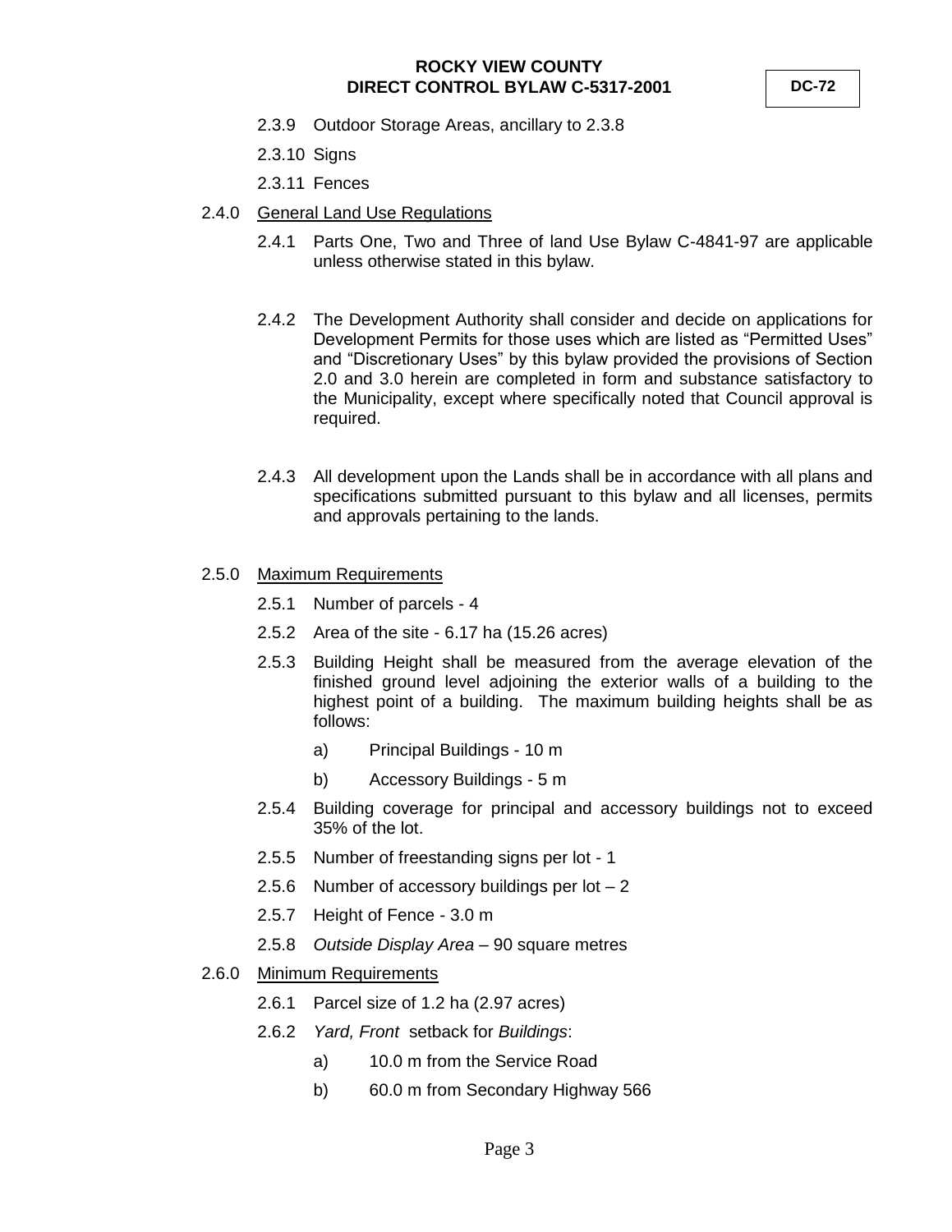- 2.6.3 *Yard, Side* setback for *Buildings:*
	- a) 15.0 m from the Service Road
	- b) 50.0 m from Secondary Highway 566
	- c) 6.0 m from all others
- 2.6.4 *Yard, Rear* setbacks for *Buildings,* Parking, *Outdoor Storage Areas*, and *Outdoor Display Areas:* 6.0m
- 2.6.5 *Yard, Front* setback for Parking and *Outdoor Display Areas*: 8.0 m
- 2.6.6 *Yard, Front* setback for *Outdoor Storage Areas*: 20.0 m

2.6.6 *Yard, Side* for Parking, *Outdoor Storage Areas* and *Outdoor Display Areas*

- a) 10.0 m from Secondary Highway 566 and the Service Road
- b) 6.0 m from all other
- 2.6.7 Fence Setbacks
	- a) 10.0 m from Secondary Highway 566
	- b) 8.0 m from the Service Road

#### **3.0.0 DEVELOPMENT REGULATIONS**

- 3.1.0 Utilities and Site Planning
	- 3.1.1 Disposal of wastewater from the development on the site shall be subject to all requirements of Alberta Environment and/or Municipal Affairs and all Municipal approvals.
	- 3.1.2 Any non-domestic wastewater, anti-freeze, oil or fuels accumulated on site shall be held in sealed tanks, the contents of which shall be pumped out and properly disposed of off-site to the satisfaction of the Municipality and Alberta Environment.
	- 3.1.3 Water for potable and all other purposes shall be supplied by a surface water system.
	- 3.1.4 Site grading and drainage plans for each lot shall be prepared to the satisfaction of the Municipality and approved prior to any development commencing on the site.
- 3.2.0 Access
	- 3.2.1 Direct access to and from the development to Secondary Highway 566 shall be prohibited.
	- 3.2.2 Access to the proposed parcels shall be via the service road.
	- 3.2.3 Parking and loading facilities shall be provided in accordance with the requirements of the Land Use Bylaw. Loading and vehicle servicing areas should be integrated into the site and building architecture and be located to the side or rear of buildings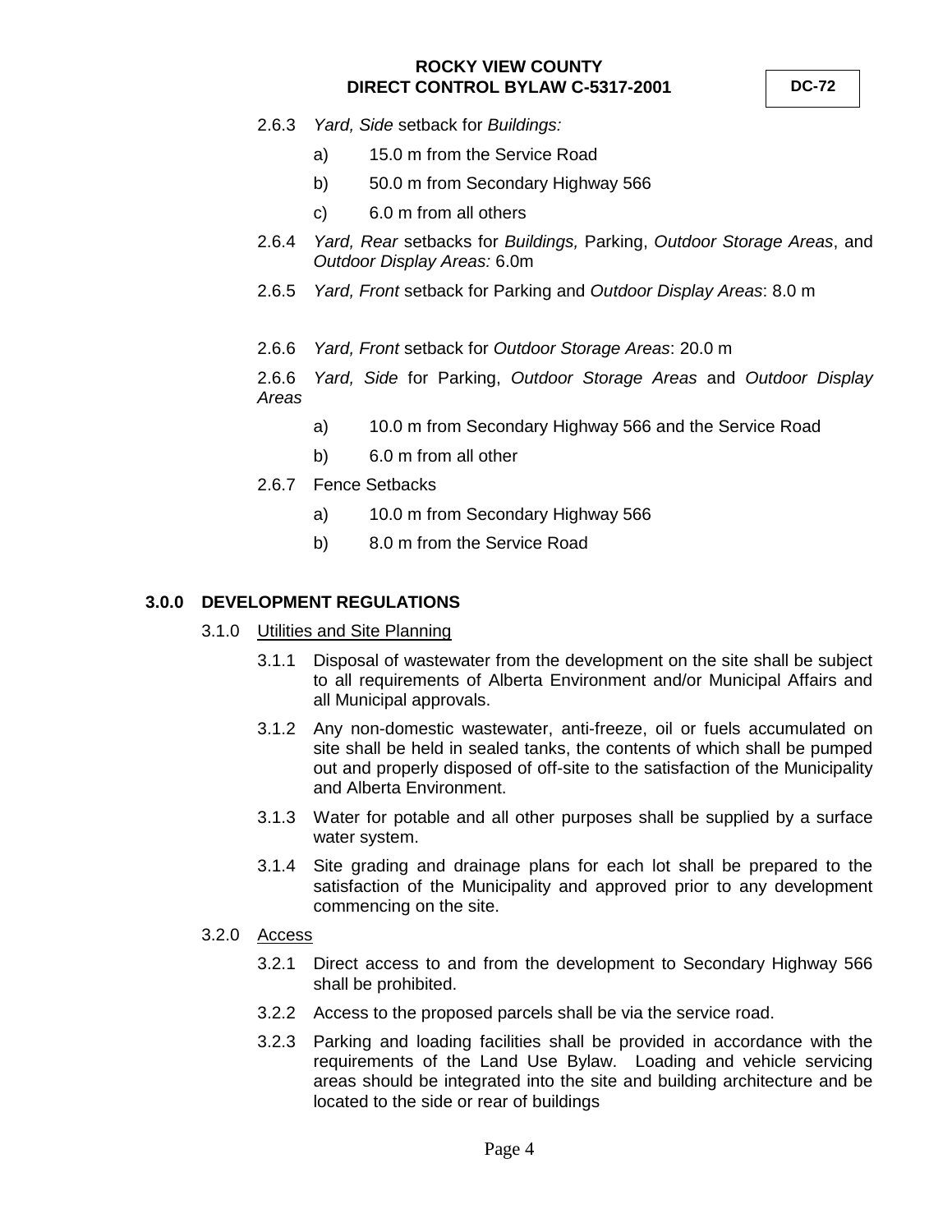#### 3.3.0 Lighting

3.3.1 All on-site lighting shall be located, oriented, and shielded to prevent adverse affects on adjacent properties and to protect the safe and efficient function of the Calgary International Airport and Highway 2.

#### 3.4.0 Building Requirements

3.4.1 Building Design:

The design, character and appearance of any buildings, structures or signs proposed to be erected or located on the property must be acceptable to the Development Officer and Transport Canada, and give due regard to its affect on neighbouring developments and general amenities of the area.

3.4.2 Accessory Buildings:

Adjoining or accessory buildings shall be built in the same compatible architectural style and exterior finish as the principal building and shall be subject to the approval of the Municipality and Transport Canada.

- 3.5.0 Outside Storage Areas
	- 3.5.1 Outside storage, including the storage of trucks, trailers, recreational vehicles, and other vehicles may be permitted adjacent to the side or rear of the principal building provided such storage areas are not located within a required side or rear yard setback and the storage is visually screened from adjacent lands and Highways 566 and 2.

#### 3.6.0 Outside Display Areas

3.6.1 Outside display areas are permitted provided they are limited to examples of equipment, products or items related to the business use (as determined in a development permit) located on the site containing the display area, are not located within any required setback, and are visually screened from Highways 566 and 2.

### 3.7.0 Construction Management

3.7.1 A Construction Management Plan shall be submitted to the Municipality if required upon application for a Development Permit. The Construction Management Plan shall detail the management of all construction activity on-site including, but not limited to, the management of construction debris and dust.

#### 3.8.0 Landscaping and Controlled Appearance **(C-5840-2003)**

- 3.8.1 Landscaping shall be provided for all development in accordance with a Landscape Plan to be submitted to the Municipality upon application for a Development Permit. The following standards apply to all landscaped areas:
	- a) A minimum of fifteen percent (15%) of the developed area of the parcel shall be landscaped in accordance with the Landscape Plan.
	- b) Landscaping treatment within the Plan Area means the modification and enhancement of the surface area of a site through the use of any or all of the following elements: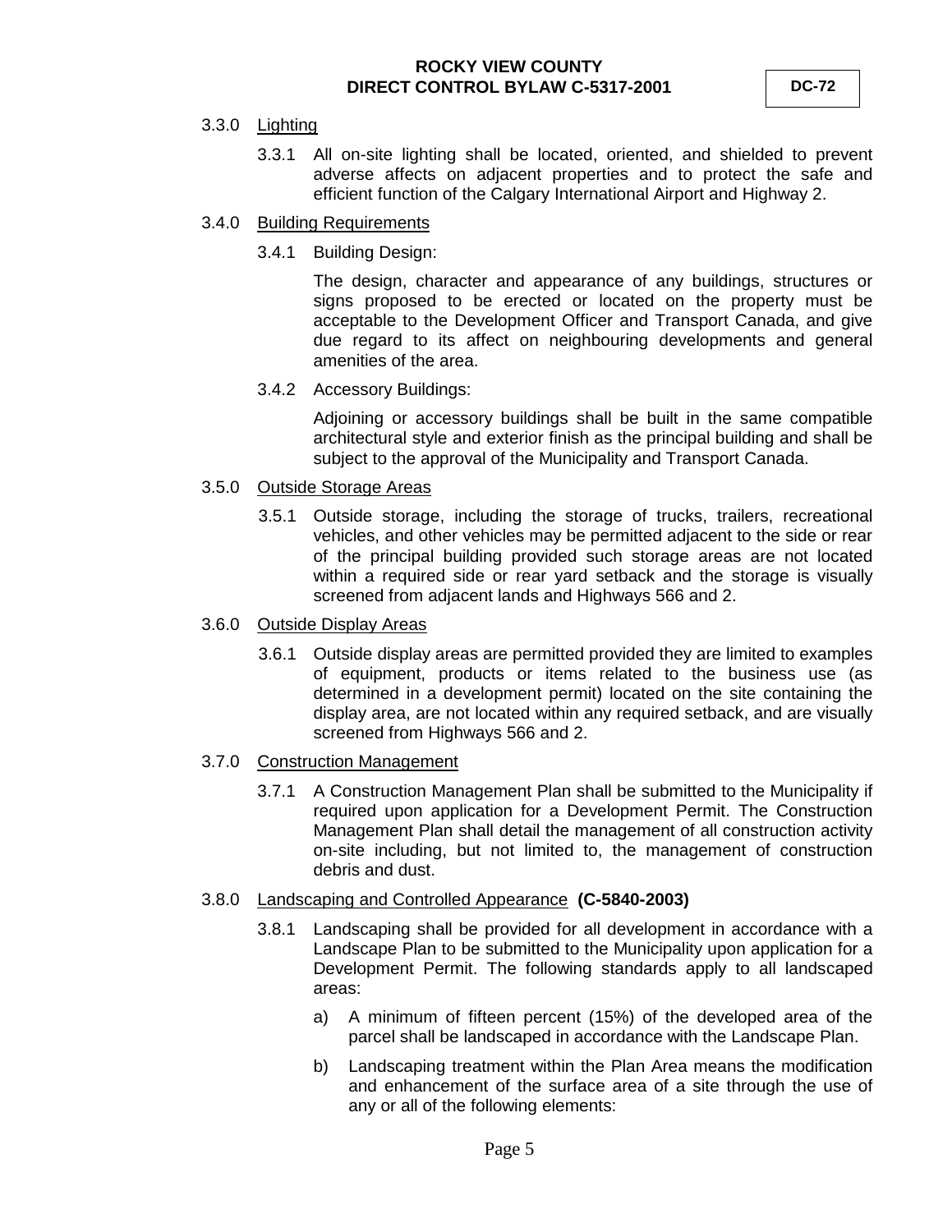- i. Soft landscaping consisting of vegetation such as berms and the planting of trees, shrubs, hedges, grass and ground cover, and
- ii. Hard landscaping consisting of non-vegetative materials such as brick, stone, concrete, tile and wood, excluding monolithic concrete and asphalt.
- c) A maximum of 50% of the area required to be landscaped shall be landscaped with hard landscaping.
- d) Existing soft landscaping retained on a site may be considered in fulfillment of the total landscaping requirement
- e) For purposes of subsection a) above, landscaping shall include areas of and storm water management features which are enhanced with landscaping treatment
- f) Landscaped areas should be provided within front yard setback areas, areas adjacent to the Highway 2 corridor, side yards between the front and rear of the principal building when they are not proposed for vehicular movement and located within a strip adjacent to the front of the principal building. Landscaping required for screening purposes should use mature or large-growth varieties of trees, plants, and/or shrubs.
- g) Existing natural vegetation retained on a site may be considered in fulfillment of the total landscaping requirement.
- h) The quality and extent of landscaping established on site shall be the minimum standard to be maintained for the life of the development. Adequate means of irrigating and maintaining the landscaping shall be detailed in the Landscape Plan.
- i) All plant materials shall be of a species capable of healthy growth in the Municipality and shall conform to the standards of the Canadian Nursery Trades Association for nursery stock.
- j) Except for road rights-of-way, trees/shrubs shall be planted and maintained in the overall minimum ratio of one tree/shrub per 45 square metres (490 square feet) of the landscaped area identified in the Landscape Plan. Trees shall comprise at least 50% of the tree/shrub mixture used to satisfy this requirement.
- k) Coniferous trees shall comprise a minimum portion of one-third (1/3) of all trees planted, and where feasible trees should be planted in clusters or landscape groupings.

l) The minimum size for deciduous trees shall be 50 mm (2.0 inches) caliper.

- m) The minimum size for small coniferous trees shall be a height of 2 metres (6.5 feet) and for large coniferous trees, a height of 3 metres (9.8 feet).
- n) Shrubs shall be a minimum height or spread of 600 mm at the time of planting.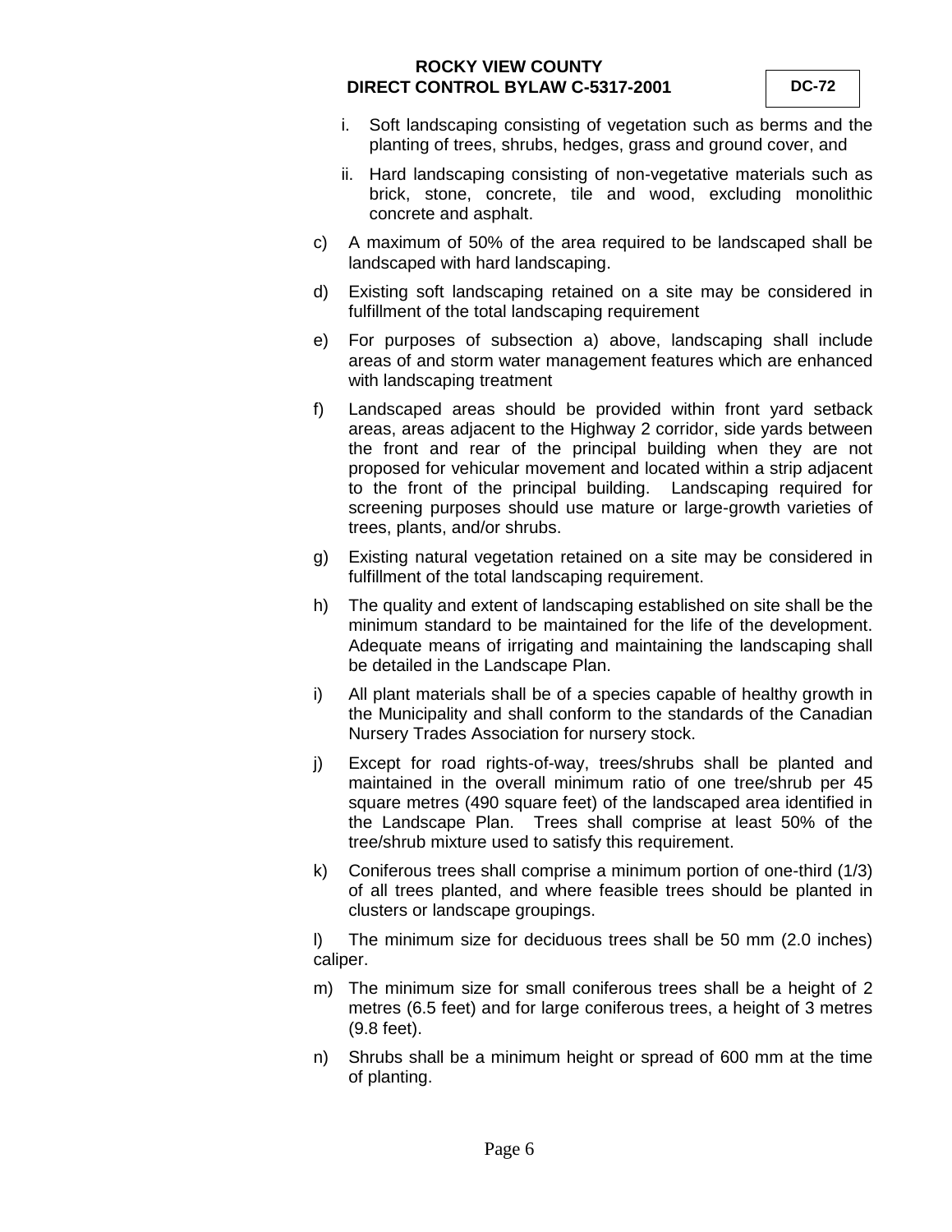- o) Any areas subject to excavation, stripping or grading during construction phases of development that are not identified as a landscaped area in the Landscape Plan shall be seeded to grass.
- 3.8.2 All lots shall landscape and maintain an 8 m wide strip of land adjacent to the service road and secondary Highway 566 as amenity space and as part of the 15% landscaping requirement.
- 3.8.3 The northern-most lot shall landscape and maintain a 6 m wide strip of land adjacent to the north property line as amenity space and as part of the 15% landscaping requirement and provide screening through the use of trees and shrubs and in accordance with section 3.8.1 herein.
- 3.9.0 Signs
	- 3.9.1 The size and placement of all signage shall be submitted upon application for a Development Permit and be in accordance with the Land Use Bylaw.
	- 3.9.2 Flashing, animated and interiorly illuminated signs shall not be permitted.
	- 3.9.3 All signs must meet the requirements of Alberta Infrastructure and the Municipality.
	- 3.9.4 Temporary signage is not permitted with the exception of temporary signs used to direct workers during building construction and/or site development.

#### **4.0.0 PERFORMANCE STANDARDS**

- 4.1.0 Air Contaminants, Visible and Particulate Emissions
	- 4.1.1 No use or operation on any site shall cause or create air contaminants, visible emissions or particulate emissions beyond the building which contains them.
	- 4.1.2 Airborne particulate matter originating from storage areas, yards or roads shall be minimized by landscaping, paving or wetting of these areas or by other means considered appropriate by the Municipality as defined in a Development Permit and in accordance with sound environmental practices.

#### 4.2.0 Odorous Matter

- 4.2.1 No use or operation on any site shall cause or create the emission of odorous matter or vapor beyond the building or site which contains the use or operation.
- 4.3.0 Noise
	- 4.3.1 No use or operation on any site shall cause or create the emission of excessive noise or vibrations beyond the building or site which contains the use or operation.
- 4.4.0 Toxic Matter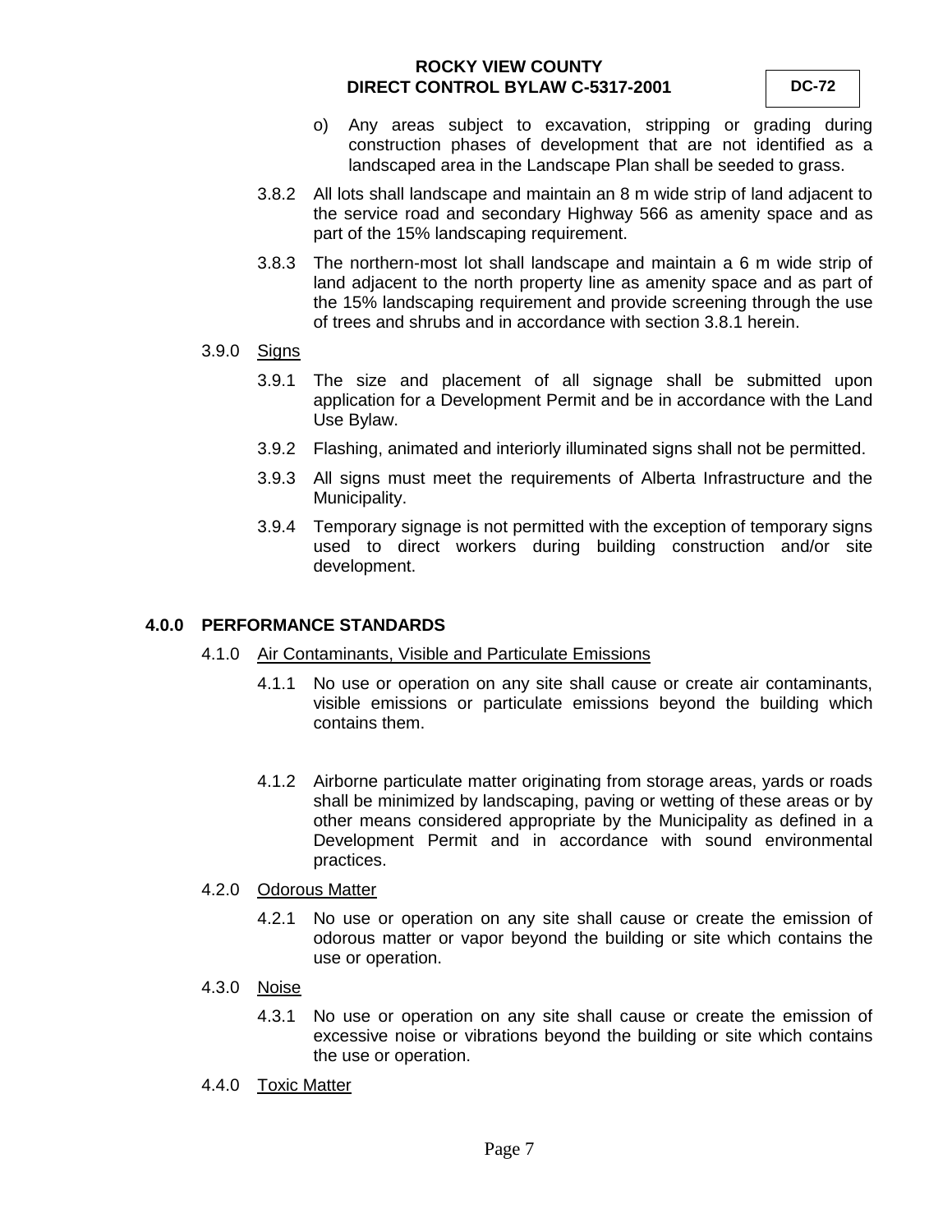4.4.1 No use or operation on any site shall cause or create the emission of toxic matter beyond the building that contains it. The handling, storage and disposal of any toxic or hazardous materials or waste shall be in accordance with the regulations of any government authority having jurisdiction and in accordance with any Chemical Management Plan that may be required by the Municipality as defined in a Development Permit.

#### 4.5.0 Garbage Storage

- 4.5.1 Garbage and waste material on any site shall be stored in weatherproof and animal-proof containers located within buildings or adjacent to the side or rear of buildings.
- 4.5.2 Garbage containers shall be screened from view from all adjacent properties and public thoroughfares.

#### 4.6.0 Fire and Explosion Hazards

4.6.1 Uses and operations on any site which store, manufacture or use materials or products which may be hazardous due to their flammable or explosive characteristics shall comply with the applicable fire regulations of the Municipality or the regulations of any other government authority having jurisdiction and in accordance with any hazard or emergency management plan that may be required by the Municipality, and as defined in a Development Permit.

#### **5.0 DEFINITIONS**

- 5.1.0 **The Lands -** means the lands as shown on Schedule "A" attached hereto.
- 5.2.0 **Outside Display Areas** means areas that are used for display of examples of equipment, products or items related to the Business Use located on the site.
- 5.3.0 **Outside Storage Areas** means areas of the site that are used for the storing, stockpiling, or accumulating of goods, materials, equipment, trucks, trailers, recreational vehicles, and other vehicles and are exposed to the natural elements.
- 5.4.0 Terms not defined above have the same meaning as defined in Section 9.0.0 of Land Use Bylaw C-4841-97.